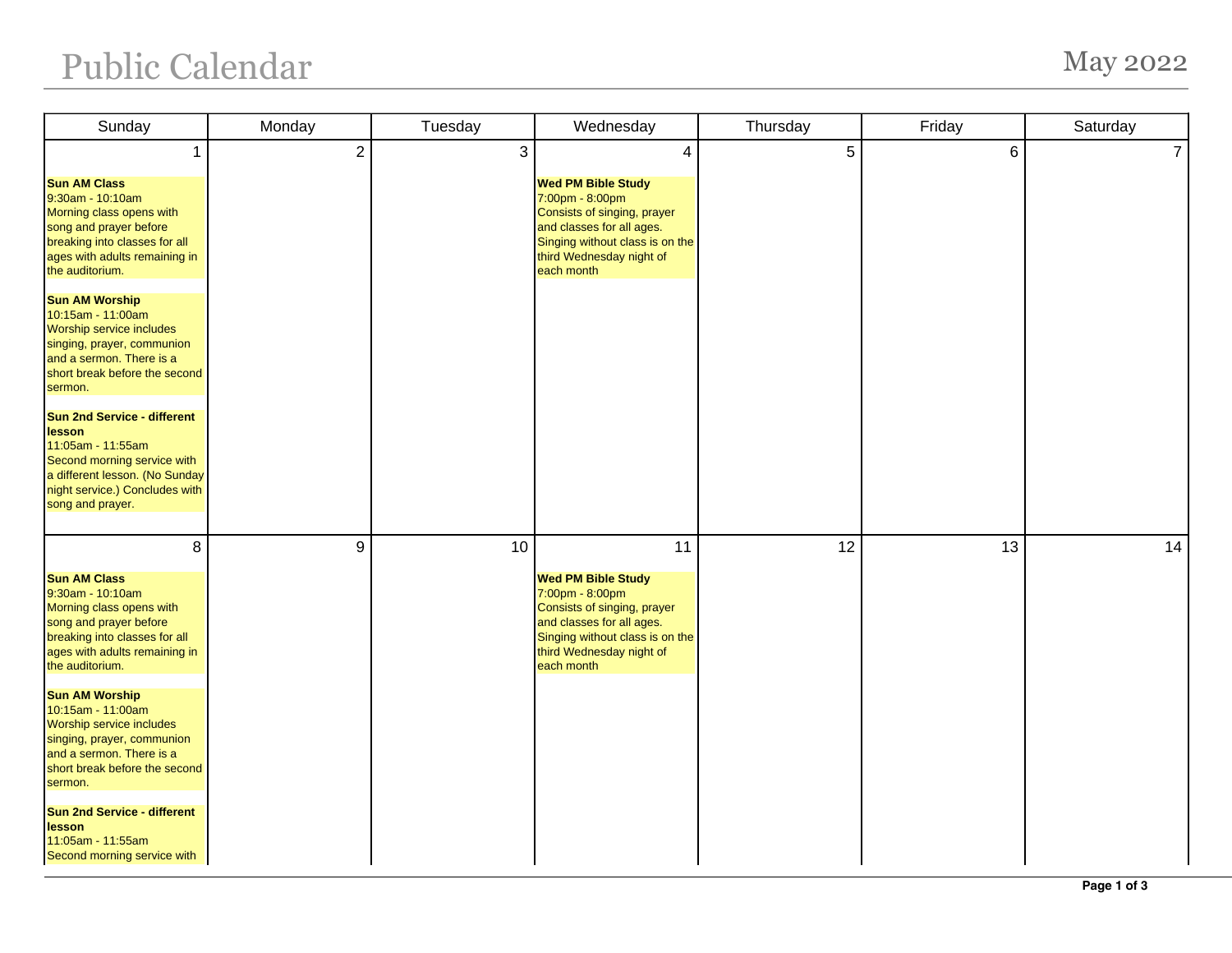| a different lesson. (No Sunday<br>night service.) Concludes with<br>song and prayer.                                                                                                            |    |    |                                                                                                                                                                                       |    |    |    |
|-------------------------------------------------------------------------------------------------------------------------------------------------------------------------------------------------|----|----|---------------------------------------------------------------------------------------------------------------------------------------------------------------------------------------|----|----|----|
| 15                                                                                                                                                                                              | 16 | 17 | 18                                                                                                                                                                                    | 19 | 20 | 21 |
| <b>Sun AM Class</b><br>9:30am - 10:10am<br>Morning class opens with<br>song and prayer before<br>breaking into classes for all<br>ages with adults remaining in<br>the auditorium.              |    |    | <b>Wed PM Bible Study</b><br>7:00pm - 8:00pm<br>Consists of singing, prayer<br>and classes for all ages.<br>Singing without class is on the<br>third Wednesday night of<br>each month |    |    |    |
| <b>Sun AM Worship</b><br>10:15am - 11:00am<br>Worship service includes<br>singing, prayer, communion<br>and a sermon. There is a<br>short break before the second<br>sermon.                    |    |    |                                                                                                                                                                                       |    |    |    |
| <b>Sun 2nd Service - different</b><br><b>lesson</b><br>11:05am - 11:55am<br>Second morning service with<br>a different lesson. (No Sunday<br>night service.) Concludes with<br>song and prayer. |    |    |                                                                                                                                                                                       |    |    |    |
| 22                                                                                                                                                                                              | 23 | 24 | 25                                                                                                                                                                                    | 26 | 27 | 28 |
| <b>Sun AM Class</b><br>9:30am - 10:10am<br>Morning class opens with<br>song and prayer before<br>breaking into classes for all<br>ages with adults remaining in<br>the auditorium.              |    |    | <b>Wed PM Bible Study</b><br>7:00pm - 8:00pm<br>Consists of singing, prayer<br>and classes for all ages.<br>Singing without class is on the<br>third Wednesday night of<br>each month |    |    |    |
| <b>Sun AM Worship</b><br>10:15am - 11:00am<br>Worship service includes<br>singing, prayer, communion<br>and a sermon. There is a<br>short break before the second<br>sermon.                    |    |    |                                                                                                                                                                                       |    |    |    |
| <b>Sun 2nd Service - different</b><br>lesson<br>11:05am - 11:55am<br>Second morning service with<br>a different lesson. (No Sunday<br>night service.) Concludes with                            |    |    |                                                                                                                                                                                       |    |    |    |